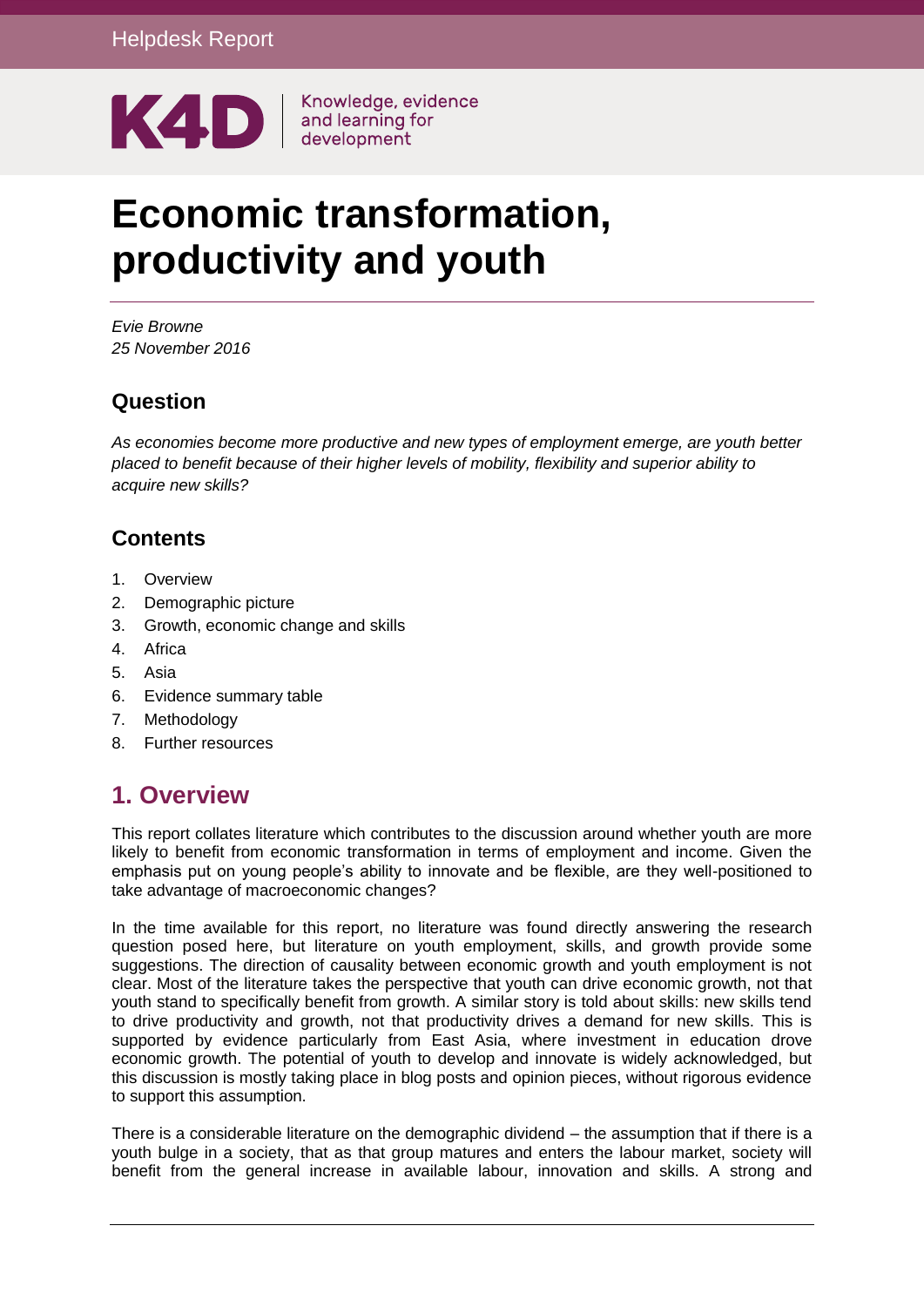consistent message emerges from this literature that economic gains do not arise automatically from a youth bulge, but that appropriate policies and institutions must be in place. Youth will only benefit if the labour market is able to absorb them – if there are enough jobs and enough growth.

The literature suggests that youth are often the most disadvantaged in the labour market. Globally, young people (aged 15 to 24, or sometimes including those aged up to 35) are disproportionately unemployed or underemployed compared to the rest of the working population. Reasons for this are usually given in the literature as lack of skills, specifically soft skills, lack of connections, and lack of access to finance. Many young people are disproportionately employed in the informal sector due to their inability to get formal, waged jobs.

The current situation is reported strongly and consistently across the literature: youth are underemployed, and lack appropriate skills. Almost all of the literature reviewed here suggests that youth are poorly positioned to take advantage of macroeconomic or sectoral changes, as they have not been trained in the skills that employers want. There is a chronic skills mismatch across many developing countries, with employers needing all of low, mid and high-skilled workers, but with young graduates unable to find work and low-skilled youth forced into informal work. Employers tend to favour older workers with more work experience and well-matched skills. This is repeated strongly across many different low and middle income contexts. Thus the literature suggests that youth are not well positioned to take advantage of any changes in macroeconomic productivity and growth. Youth will only benefit from a demographic dividend if they are trained in appropriate skills, which currently does not exist.

The most common solution advanced in the literature is for better education. Sources recommend improvements at all levels of education – from increasing basic literacy and numeracy to tailoring university degrees to employer requirements. As it stands, current education systems in developing countries are not producing employable young people.

### <span id="page-1-0"></span>**2. Demographic picture**

**Age structure and productivity growth**

Sevilla, J. (2007). Institute for Future Studies. <http://docplayer.net/1474558-Age-structure-and-productivity-growth.html>

This paper finds evidence of a positive correlation between the demographic dividend stage of the demographic transition and productivity. The author constructs a panel dataset of economic and demographic variables observed for the developing countries during the period 1970 to 2000, limited to the 66 developing countries with national populations of at least 1 million people in the year 2000 and complete data on the variables for the years 1970 to 2000. The results all broadly support the view that the entry of the baby boom cohort into the adult years has a positive impact on productivity. All of the age structure coefficients are positive, and the vast majority of them are statistically significant. The results support the general approach of demographic dividend type arguments, which argue that emergence into adulthood of the baby boom cohort tend to have economic effects that are conducive to growth.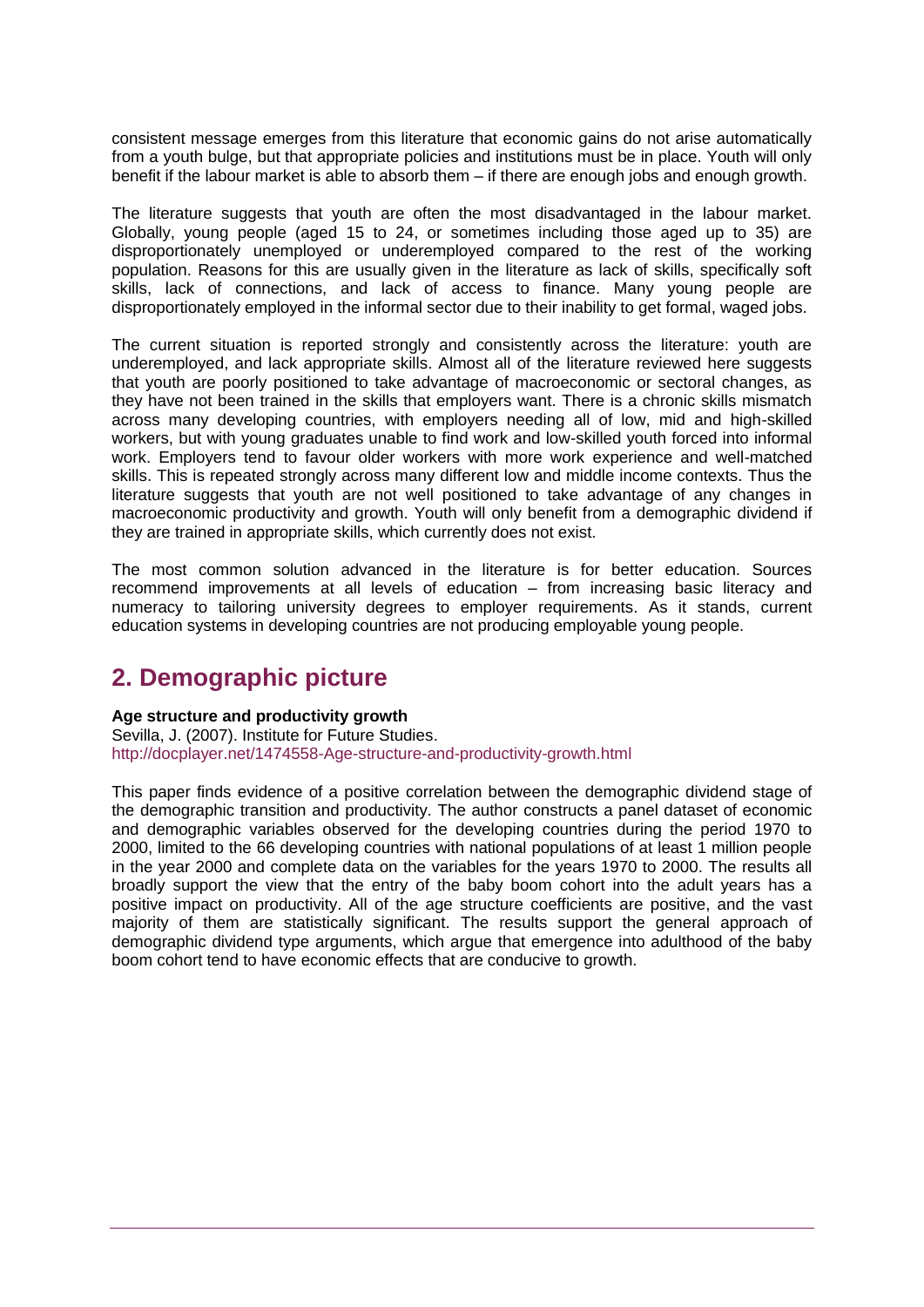#### **Global demographic change: Dimensions and economic significance**

Bloom, D. E., & Canning, D. (2004). (No. w10817). National Bureau of Economic Research. <http://www.nber.org/papers/w10817>

This paper presents estimates of a model of economic growth that highlights the positive effects of demographic change during 1960-95. It emphasises that the realisation of the potential benefits associated with the demographic transition appears to be dependent on institutions and policies, requiring the productive employment of the potential workers and savings the transition generates.

The historical experience is of reductions in infant and child mortality that produce a "baby boom" and that lead to a large working age cohort. Subsequent reductions in fertility reduce the dependency ratio. This change in the age structure appears to produce a demographic dividend that is overwhelmingly positive in terms of potential economic outcomes. Labour supply per capita rises when the large baby-boom cohort enters the working ages and with the increase in female labour force participation that is typically associated with fertility decline. The large working age cohort saves for retirement, perhaps at a higher rate than before due to its longer life expectancy, producing potential resources for investment. The longer span and reduced mortality rate may also encourage investments in education. East Asia's macroeconomic performance is tracked very closely by its demographic transition and resulting changes in age structure. Estimates indicate that as much as one-third of its "economic miracle" can be accounted for as a "demographic dividend". By contrast, the absence of demographic change also accounts for a large portion of Africa's economic debacle. Central to our understanding of the East Asian "miracle" has been that rapid economic growth in the region was mainly due to increases in factor inputs-- notably labour, capital, and education-- and not to improvements in total factor productivity. All of the Asian "Tiger" economies enjoyed a surge in savings and investment during their period of rapid economic growth.

The potential of the "demographic dividend" is not always realised; economic growth is not an automatic outcome of changes in the population age structure. A large working-age population requires a matching demand for labour if the demographic dividend is to be enjoyed. Without appropriate policies the extra labour supply can result in unemployment or underemployment, with political instability, elevated rates of crime, and the deterioration of social capital a possible further consequence. The key determinants of whether a country will capitalise on its demographic opportunity are how flexible the economy is and its ability to absorb a rapidly increasing labour force.

### <span id="page-2-0"></span>**3. Growth, economic change and skills**

#### **2014 African Transformation Report: Growth with Depth**

African Center for Economic Transformation (2014). African Center for Economic Transformation (ACET).

[http://africantransformation.org/wp-content/uploads/2014/02/2014-african-transformation](http://africantransformation.org/wp-content/uploads/2014/02/2014-african-transformation-report.pdf)[report.pdf](http://africantransformation.org/wp-content/uploads/2014/02/2014-african-transformation-report.pdf)

Chapter 4 of this comprehensive, evidence-based report describes what is necessary to build the relevant skills for Africa's growth. It draws heavily on comparisons with economically developed Asian countries. The main message is that youth could be an asset or a hindrance to economic growth, and currently do not have the skills to provide businesses with what they need.

By mid-21<sup>st</sup> century Sub-Saharan Africa will have a larger and younger workforce than India or China. The share of 15–24 year olds in the working population would be 18.5 per cent, well above the projected world average of 13.5 per cent. As it currently stands, this workforce does not have the necessary skills to drive economic transformation. ACET interviewed top executives of 10 multinational manufacturing companies with operations in sectors aligned to Sub-Saharan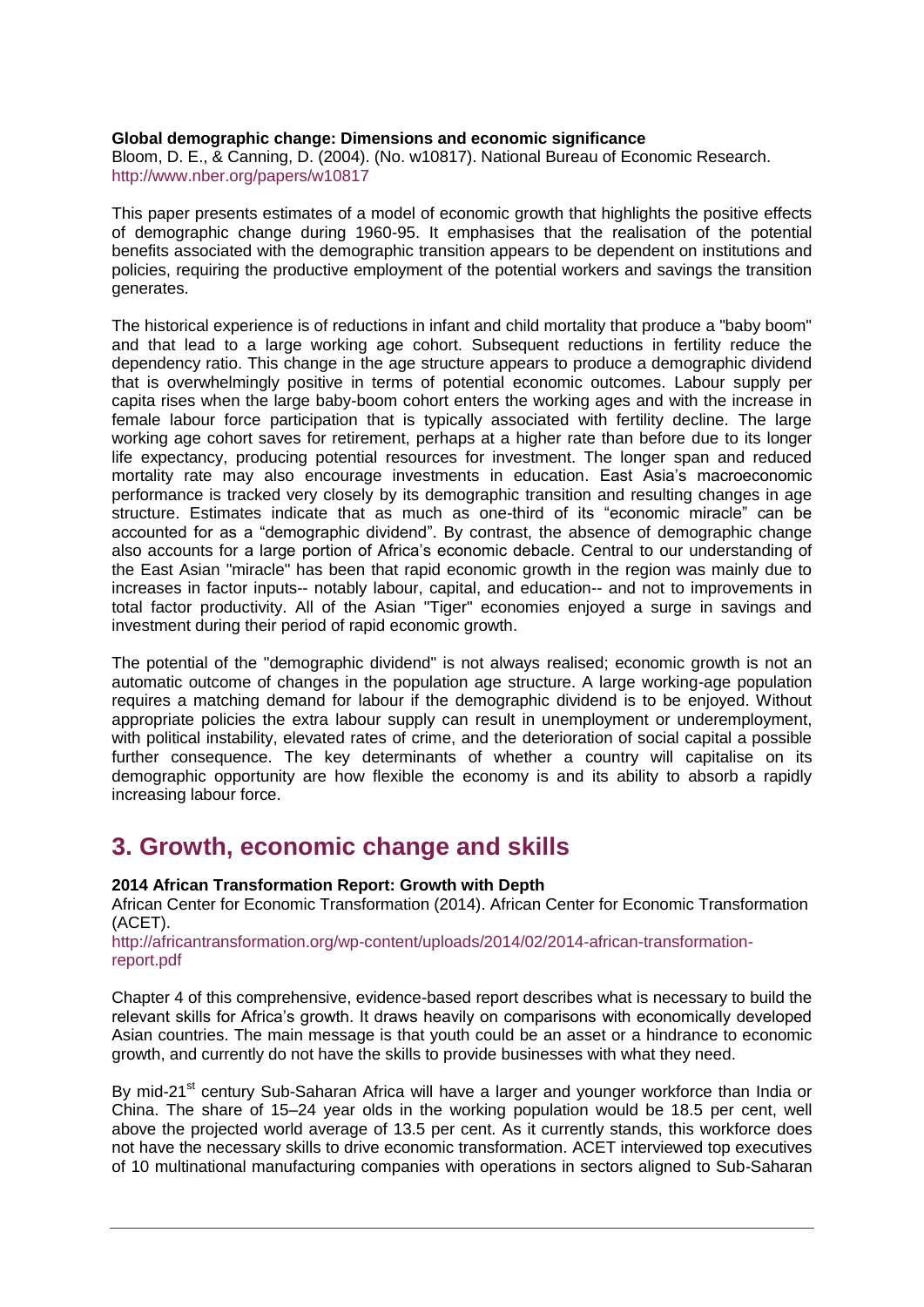Africa's comparative advantages and with some type of manufacturing presence in emerging markets. The low productivity and high costs arising from the lack of education and skills make it infeasible for them to locate in Sub-Saharan Africa, especially in comparison with India and other low-cost producers. As one executive said: "Until there is an educated and skilled workforce, all other initiatives and incentives are of no use."

Early industrialisation relies on low and mid-level technicians, prepared mainly by technical and vocational institutes, mainly at the secondary level. The region's share of vocational students at the secondary level is around 8 per cent. In South Korea the share of technical-vocational high schools in the 1970s was around 45 per cent. In Singapore the Institute of Technical Education and the polytechnic system enrol about half the students in upper secondary and higher education. To make the labour force an asset there is a need to: Ensure universal primary education. Boost secondary and tertiary enrolments. Improve the quality of teaching. Increase the scientific and technological orientation of the education system and align it to the requirements of the workplace. Develop vocational, technical, and polytechnic education. And support on-the-job training and continuing education. Typically, most of the effort is governmentled in traditional education and training systems. Also to be considered is complementing that system by moving outside it to quickly produce workers with the skills that businesses need.

#### **Education in a changing world: flexibility, skills, and employability.**

Wang, Y. (2012). Washington, DC: World Bank. [http://documents.worldbank.org/curated/en/517491469672142098/Education-in-a-changing](http://documents.worldbank.org/curated/en/517491469672142098/Education-in-a-changing-world-flexibility-skills-and-employability)[world-flexibility-skills-and-employability](http://documents.worldbank.org/curated/en/517491469672142098/Education-in-a-changing-world-flexibility-skills-and-employability)

This paper puts education under the lens of the changing demands of technology, the labour market, demography, and migration. It identifies the weaknesses in current education systems, such as restricted access, skills mismatches, and weak school-to-work linkages. It calls for making education systems more flexible and responsive to change so that they maximise human resources, equip people with updated skills, and prepare youth for the world of work.

By 2050, every continent except Africa is expected to have more elderly people than children; the average age in developing countries will be 38 years and in developed countries, 45 years. By 2050, the working‐age population is projected to increase in every region of the world except Europe, where it is projected to decrease by 23 percent. In Latin America, the workforce will increase by 26 percent and in Asia, by 22 percent. Africa will experience the most rapid increase over the 40‐year period— 125 percent. Asia is projected to have the largest working‐age population by 2050 (3.4 billion), while Africa will have the second largest (1.3 billion).

There is an increasing demand for higher-order skills. Although there is no agreed definition of these skills, they are generally described as the ability to apply knowledge and use know‐how to complete tasks and solve problems. Employers are looking for individuals who have a combination of technical and "soft skills," including teamwork, leadership, and communication. The labour market is sending a strong message that education systems based on rote memorisation that do not develop soft skills are not delivering relevant, marketable skills. In China, among 600,000 university‐trained engineers each year, fewer than 1 in 10 are assessed as employable by multinational corporations. Similarly, in India, only 25 percent of engineering graduates and 10–15 percent of general college graduates are considered suitable for direct employment in the offshore information technology and business process outsourcing industries. This is indicative of an education system that lacks relevance and quality and has failed to respond to the changing demand for skills in the labour market.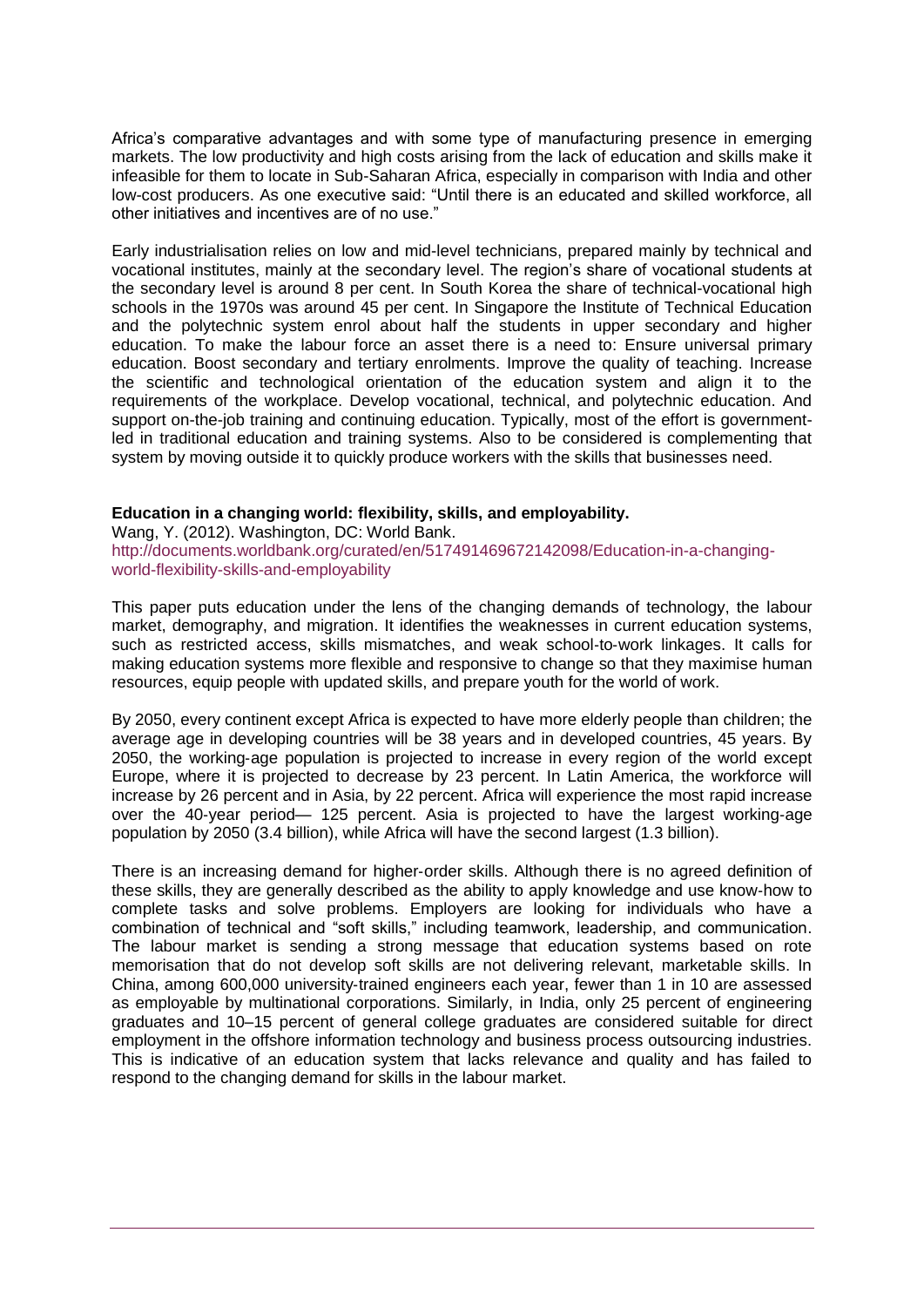#### **Industrial Development Report 2013. Sustaining Employment Growth: The Role of Manufacturing and Structural Change**

UNIDO (2013). United Nations Industrial Development Organization. [http://www.unido.org/fileadmin/user\\_media/Research\\_and\\_Statistics/UNIDO\\_IDR\\_2013\\_main\\_re](http://www.unido.org/fileadmin/user_media/Research_and_Statistics/UNIDO_IDR_2013_main_report.pdf) [port.pdf](http://www.unido.org/fileadmin/user_media/Research_and_Statistics/UNIDO_IDR_2013_main_report.pdf)

This report comprehensively presents information on structural change and industrialisation. Its focus on manufacturing highlights that changes in this sector require changes in labour workforce skills. It does not emphasise young people's role in this transformation, but implicitly suggests that relevant skill acquisition is more likely by youth.

The shift from low-level industrial deepening to advanced industrial structures entails changes in technological capabilities and skill demand. The general trend is that as countries move from simple assembly technologies to being able to import, adapt and operate state-of-the-art technologies, the skill profile gradually evolves from basic production skills to highly specialised professional skills. This course also involves changes in skill acquisition through formal education and in-firm learning. Broadly, a solid primary and secondary education is fundamental for countries at low and intermediate levels. The emphasis is on developing basic literacy and numeracy skills to operate simple technologies. There is informal in-firm learning through repetition and through trial and error but no deliberate effort by firms to invest in skill development. Salaries at this level are low and workforce turnover high. The structural change towards advanced industrial structures requires skills to deal with progressively more complex and fast-changing technologies. Countries excelling in technology-intensive industries need a highly qualified labour force with a strong technical background – there is an emphasis on university enrolment in technical subjects such as science, mathematics, engineering and manufacturing. At this end, firms invest heavily in skill development through in-firm training and through direct involvement in apprenticeship programmes. In particular, specialised training by semi-public technical and vocational education and training institutions helps firms co-share training costs while guaranteeing the applicability of skills in the workplace.

#### **The Least Developed Countries Report 2013: Growth with employment for inclusive and sustainable development**

UNCTAD (2013). United Nations Conference On Trade And Development. [http://unctad.org/en/PublicationsLibrary/ldc2013\\_en.pdf](http://unctad.org/en/PublicationsLibrary/ldc2013_en.pdf)

Chapter 2 highlights the scale of the demographic challenge faced by the Least Developed Countries (LDCs): their population, about 60 per cent of which is currently under 25 years of age, is projected to double to 1.7 billion by 2050. If, as expected, an additional 630 million people enter the LDC labour market between 2010 and 2050, these countries will be confronted with even greater employment and development problems.

Despite the fact that many LDCs have experienced high levels of economic growth since 2002, the persistence of relatively high rates of population growth, poverty and low human development indicators means that such growth has not translated into improved living standards and decent employment for most people. As a consequence, high fertility rates and population growth have tended to slow the demographic transition in LDCs, potentially delaying the demographic dividend. It is the LDC youth labour force (aged 15–24 years) that is most affected by unemployment, in disproportionate numbers. In most LDCs, it is higher than the average LDC unemployment rate for both men and women, and in most cases is almost twice the rate. The relative prevalence of youth unemployment is evident particularly in the island LDCs (16 per cent in 2011) and Asian LDCs (10.5 per cent in 2012).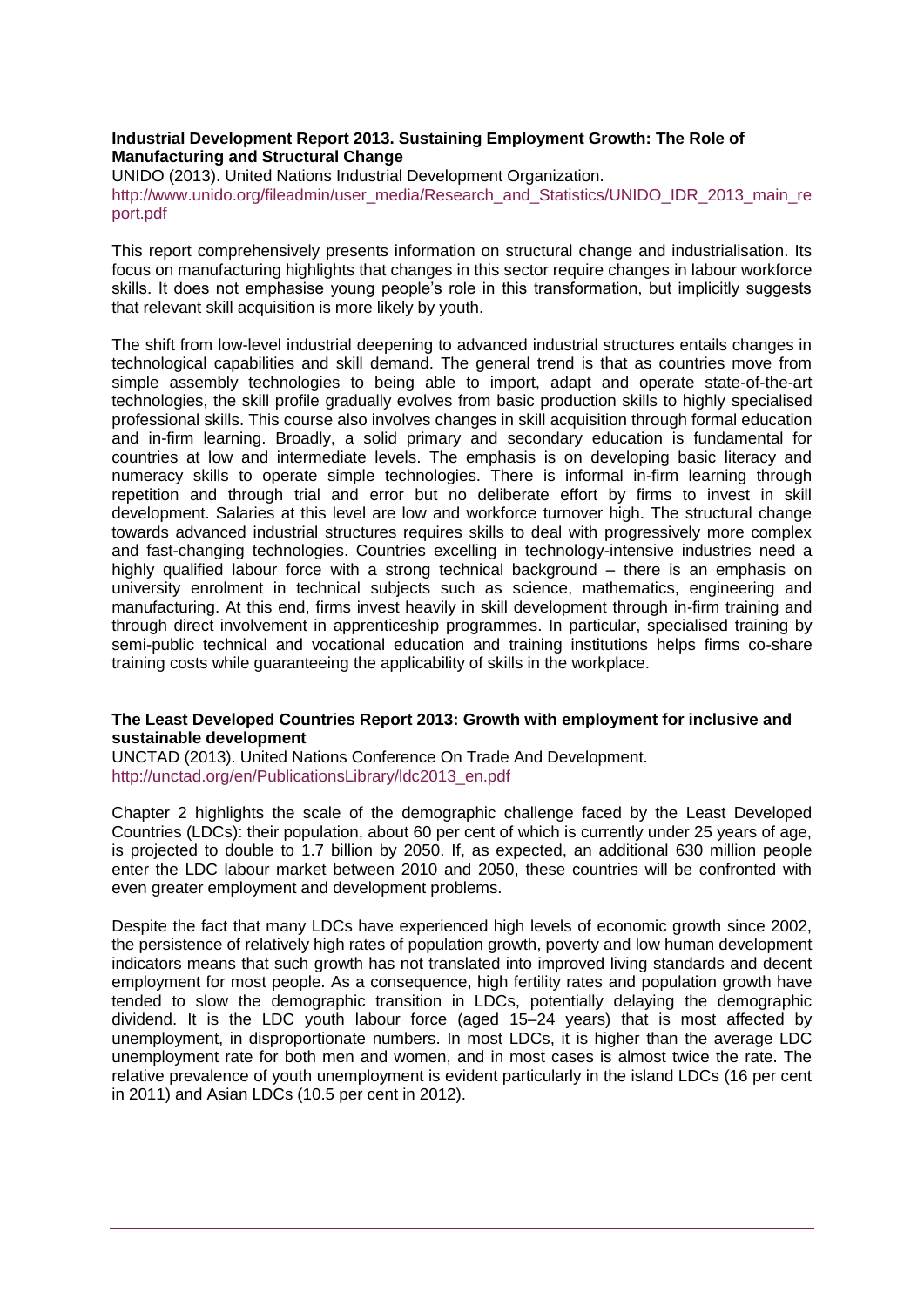**Urbanization and the Employment Opportunities of Youth in Developing Countries** Grant, U. (2012). Background paper prepared for EFA Global Monitoring Report. <http://unesdoc.unesco.org/images/0021/002178/217879E.pdf>

Urbanisation can provide an engine for economic growth. The combined benefits of market proximity and the economics of agglomeration offer considerable potential for labour market opportunities. By 2030 it is estimated that all developing regions will have more people living in urban areas than rural areas, with virtually all the world's population growth concentrated in urban areas over the next 30 years. This paper provides an overview of patterns of urbanisation across developing countries in relation to urban economic growth and implications for urban poverty, particularly among urban youth.

The lives of urban youth are dominated by the need to find productive work, yet labour markets are often unfavourable towards youth employment. The paper argues that urban youth are often discriminated against on the basis of particular poverty characteristics (e.g. slum residence) and this is underlain by predetermined circumstances (e.g. gender, race, ethnicity, education of parents) and exacerbated by policy bias (e.g. limited investment in schooling for the urban poor). The result is that lives of many urban youth are typified by diverse portfolios of informal sector livelihoods and urban entrepreneurship. The role of formal education in gaining employment is evident but not straightforward. Highest youth unemployment often affects the lowest and highest educated youth. The informal sector also has restrictive entry requirements that limit access to youth that are weakly networked or poorly skilled. Certain groups are particularly disadvantaged, such as migrant youth and female youth. Coping strategies often increase the urban vulnerability of youth but at the same time can demand (and cultivate) entrepreneurial skill and resilience.

It is important that these sets of entrepreneurial skills are not overlooked when considering urban youth work as they are key to survival in urban areas. The paper supports the case for investing in skills development but argues that such a focus not overlook the wider dimensions of disadvantage and labour market discrimination that underpin youth employment problems in urban areas.

#### **Fiscal policy and the youth labour market**

Ebell, M., & O'Higgins, N. (2015). EMPLOYMENT Working Paper No. 200. International Labour Organization.

[http://www.ilo.org/employment/Whatwedo/Publications/working-papers/WCMS\\_466541/lang-](http://www.ilo.org/employment/Whatwedo/Publications/working-papers/WCMS_466541/lang--en/index.htm) [en/index.htm](http://www.ilo.org/employment/Whatwedo/Publications/working-papers/WCMS_466541/lang--en/index.htm)

This paper seeks to fill a gap in our knowledge; young people in high income countries have been particularly severely affected by the recent recession and the period of 'austerity' which has followed it. The analysis seeks to evaluate the potential that expansionary fiscal policy can have to ameliorate, and restrictive fiscal policy to worsen, conditions in youth labour markets. One of the most consistent findings of the literature on the causes of youth labour market outcomes is that aggregate demand is a fundamental determinant of the state of the youth labour market. It is firmly established that what happens in young people as they enter the labour market is very much dependent on what is going on in the economy as a whole.

The results presented here provide clear evidence that countercyclical fiscal policy is an instrument well-suited to ameliorating youth unemployment; although they also suggest that the instrument is more effective if preceded by a relatively conservative fiscal policy in nonrecessionary circumstances – a fully countercyclical fiscal policy with fiscal expansion during recessions and contraction during periods of growth. Decreasing the budget surplus, particularly during a recession, leads to substantial reductions in youth unemployment rates. In order to reduce youth unemployment and increase youth employment, governments should increase expenditure and reduce taxation during recessions, whilst doing the opposite in when the economy is expanding.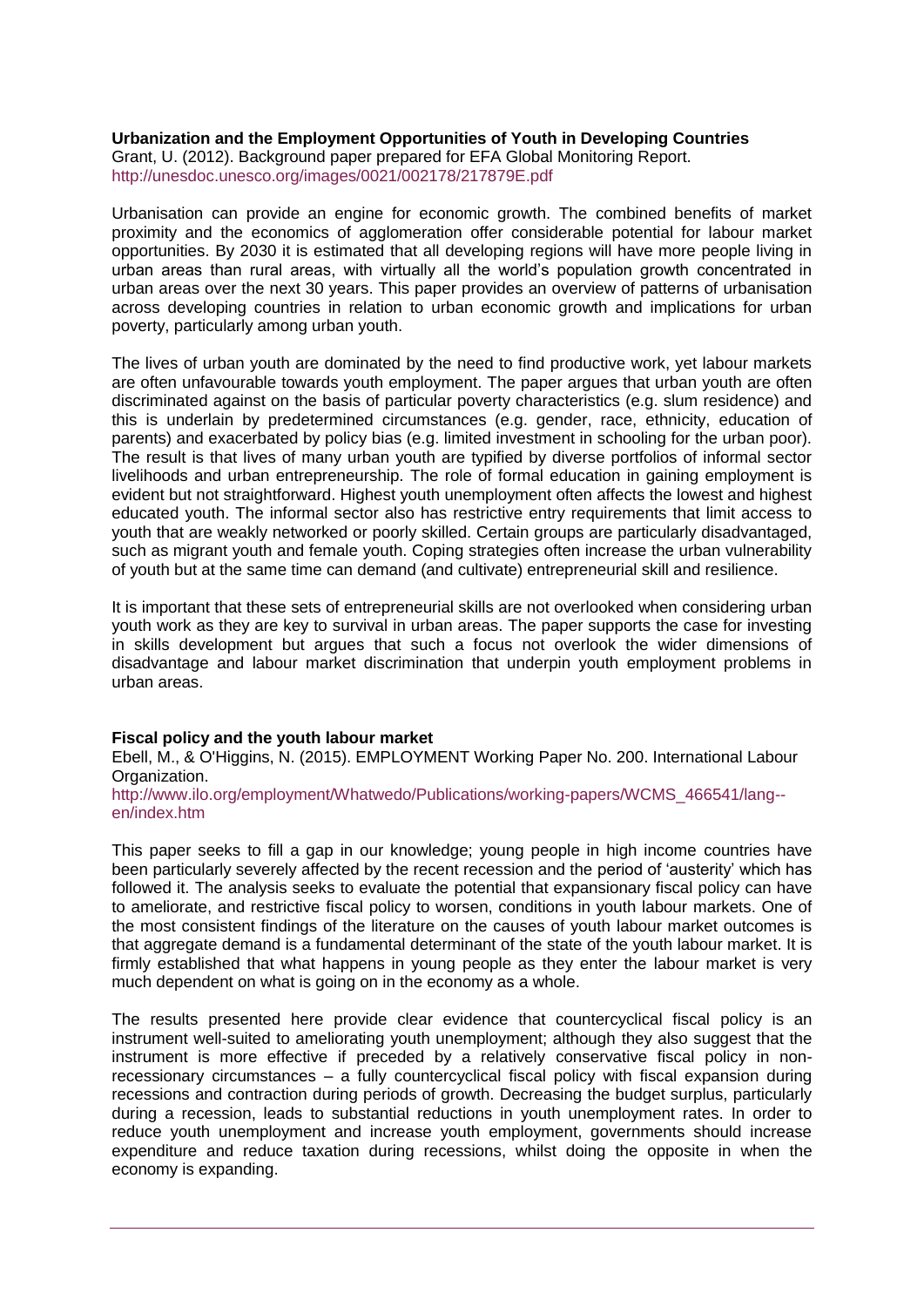#### **What are the effects of job polarization on skills distribution of young workers in developing countries?**

Gemmel, P. (2016). Technical Brief No.7. ILO. [http://www.ilo.org/wcmsp5/groups/public/---ed\\_emp/documents/publication/wcms\\_534635.pdf](http://www.ilo.org/wcmsp5/groups/public/---ed_emp/documents/publication/wcms_534635.pdf)

One of the most discussed topics in the domain of labour economics during the last couple of decades has been the polarization of employment in industrialized countries, namely the growth of high and low paying jobs and the decline of jobs paying wages around the middle of the wage distribution. Economists identify two main reasons for this phenomenon, the first one being technological progress and the second one the globalization of the world economy.

The ILO school-to-work transition surveys (SWTS) offer an opportunity to study polarization more closely from the perspective of 23 developing countries. The SWTS datasets were explored to demonstrate the impact of globalization, viewed in terms of trade openness, on the skills distribution of labour markets in developing countries, and more specifically, on particular sectors of youth employment. The general conclusion is that there is a positive relationship between employment of middle-skilled workers and the relative trade openness of the sector. Given that levels of educational attainment in many developing countries are still heavily tilted towards lower levels but with an increasing trend toward secondary-level attainment, a push toward trade openness and offshoring could thus offer an expanding opportunity for absorption of emerging young labour market entrants in developing countries.

### <span id="page-6-0"></span>**4. Africa**

#### **Youth Employment in Sub-Saharan Africa**

Filmer, D. and Fox, L. (2014). Africa Development Forum; Washington, DC: World Bank and Agence Française de Développement. <https://openknowledge.worldbank.org/handle/10986/16608>

This comprehensive World Bank report shows that young people in Africa, although the most educated ever, are finding that their prospects for employment and earnings differ very little from those of their parents. In a few countries, they are worse. Africa's young people seem to have no special advantage when it comes to modern wage employment. Employers seem to value the experience brought by older workers. At present, in a cross-section of African countries, the ratio of wage employment to total employment among youth is similar to the ratio in the general population. The implication is that firms have no special proclivity to hire youth. Youth employment in modern enterprises simply grows in proportion to the growth of modern enterprises—no more, no less.

Is demand for secondary-school graduates simply insufficient in Africa's modern wage sector, or is there a skills mismatch? Both of these problems appear to be present. Secondary and postsecondary graduates say they have trouble finding a job because of lack of demand. There is a much larger supply of labour for unskilled (factory floor) jobs than for skilled jobs as mechanics and factory engineers or for office jobs as accountants and managers. Meanwhile, employers are requesting permits to import experienced skilled labour. Graduates at all levels without technical training and some work experience face an especially crowded job market, reflecting an "aspirational" mismatch as much as a skills mismatch.

Internationally benchmarked learning assessments suggest that many young people lack the skills to compete in a global marketplace. Deep deficiencies in the quality of education mean that the effect of schooling on productivity is far below its potential. The poor quality of education directly constrains productivity and hinders individuals from acquiring new skills. These results suggest that school leavers have a fragile foundation on which to build more specialised skills.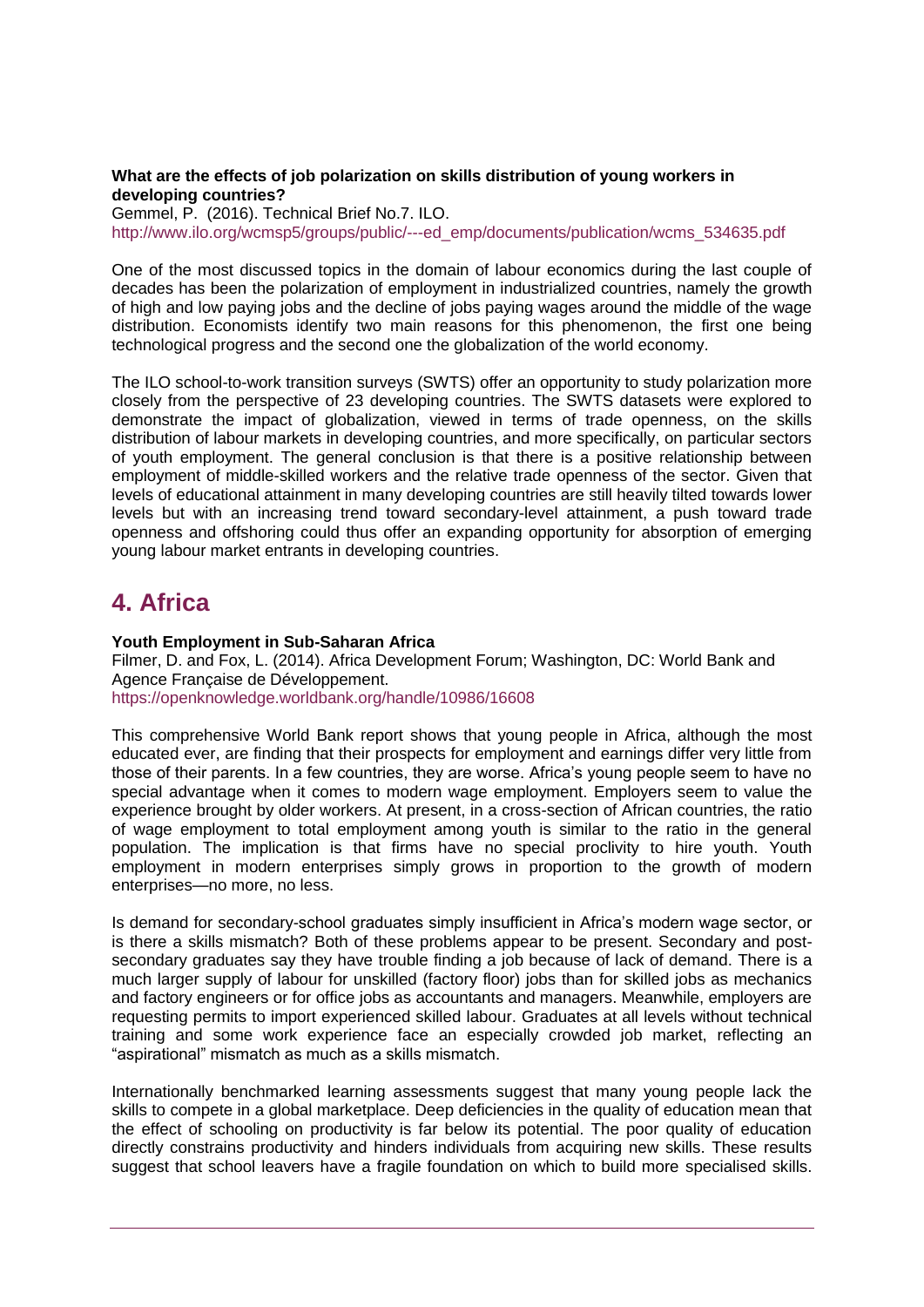Even students who make it to the secondary level—those who will most likely head to the modern wage sector—are not globally competitive. Many lack the means, skills, knowledge, or connections to translate their education into productive employment. For young people to be productive in modern firms, governments should foster a strong foundation in basic skills by improving the quality of general education. In the training sector, governments should focus on "public goods" such as quality assurance and information to foster a sector that is efficient and relevant to the market for skills. Programmes for disadvantaged youth that integrate training with internships show promise, as do programmes offering managerial training.

**Characteristics and macroeconomic determinants of youth employment in Africa** Anyanwu, J. C. (2013). *African Development Review,* 25(2), 107-129. <http://onlinelibrary.wiley.com/doi/10.1111/j.1467-8268.2013.12019.x/full>

This paper provides an econometric analysis of the determinants of youth employment in Africa. It uses cross-sectional time series data covering 48 African countries to empirically study the key drivers of youth employment during the period 1991–2009. Youth employment-to-population ratio for the age group 15–24 was used as the proxy variable. Macroeconomic factors, along with other control variables, acted as independent variables: domestic investment rate, government consumption expenditure relative to GDP, the inflation rate (percentage change in CPI), real per capita GDP, and real GDP growth. Data for these variables are largely drawn from the World Bank's WDI Online database.

The results show that the following variables are positively associated with youth employment: national domestic investment rate; real GDP growth; credit and access to finance; education; proportion of youth in total population; institutionalised democracy.

The results show that the following variables are negatively associated with youth employment: government consumption expenditures; level of real GDP per capita; foreign direct investment; trade openness (exports, especially oil); infrastructure.

The authors make the following recommendations based on their findings. Investment has a strong and positive effect on youth employment creation in Africa. This calls for increased productive domestic investment, public and private. As government consumption expenditure mostly reduces youth employment, achieving government expenditure effectiveness must remain as an active goal of governments in Africa. To promote youth employment and, in turn, to ensure the youth have complete access to productive resources, African countries should regulate the inflow of foreign capital to ensure labour-intensive industries are not displaced by globalisation. Trade openness significantly reduces youth employment in Africa. Without market knowledge, particular expertise, or competitive products and services, trade openness cannot work for employment creation in the continent. The value-chain approach needs to be adopted by African countries to add value to their products. Making credit for employment is important, especially in North Africa. Effective policies that invest in human capital of the workforce are needed. Policies that promote the up-skilling, better training and education for the low-skilled workforce are imperative, which will also help address the skills mismatches existing in many African countries. The promotion of effective democracy will help in the design of policies conducive to youth job creation.

**Youth, Jobs, and Structural Change: Confronting Africa's "Employment Problem"** Page, J. (2012). Working Paper Series N° 155 African Development Bank, Tunis, Tunisia. <http://www.ilo.org/public/libdoc/igo/2012/478343.pdf>

This paper argues that Africa's "employment problem" is a symptom of its lack of structural change – the shift in resources from lower to higher productivity uses. The region's economies, despite good growth, have failed to create enough jobs capable of paying good wages to absorb a rapidly growing labour force. Driven by a delayed demographic transition, the share of youth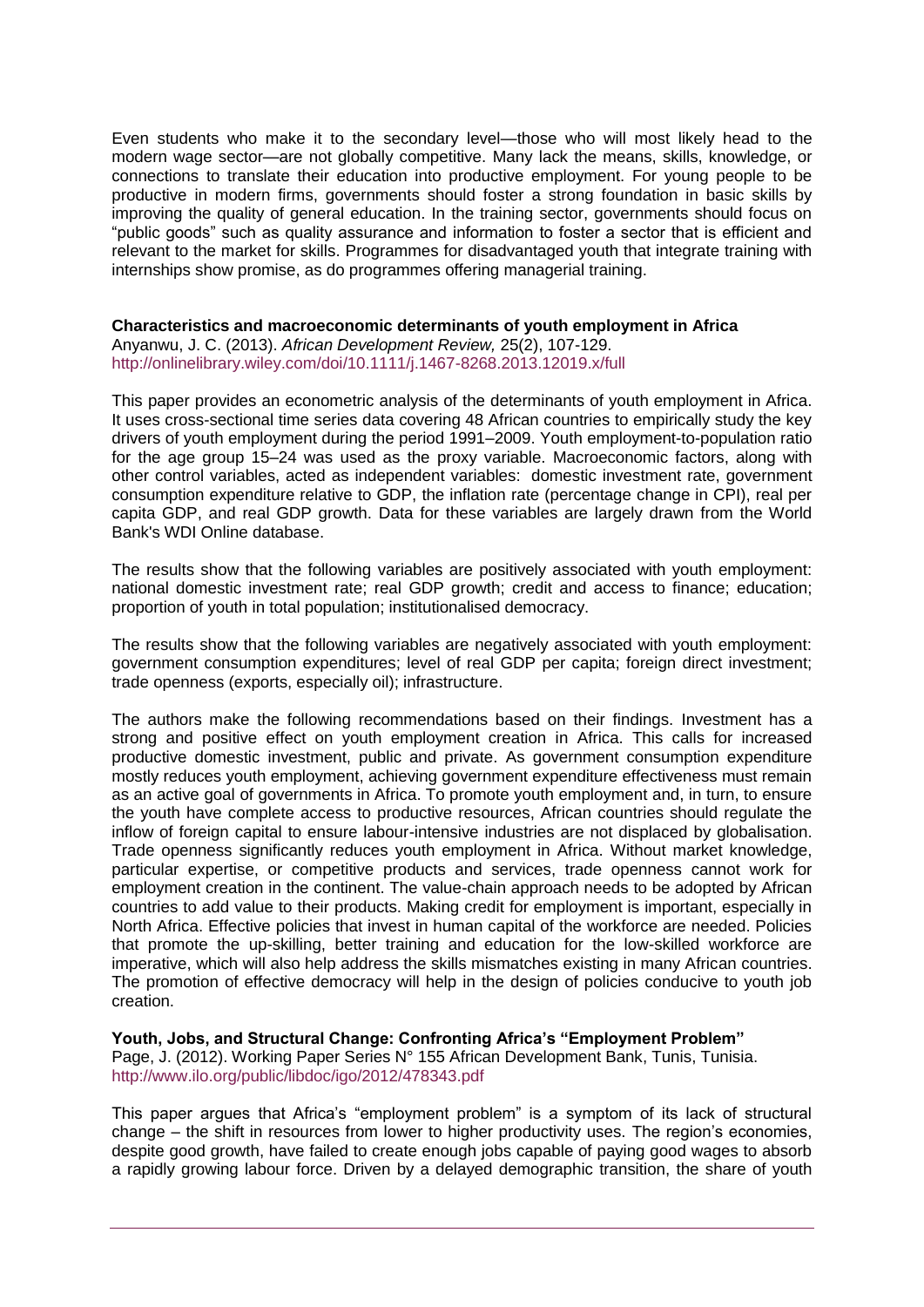(aged 15-24) in Africa has been rising over time and is now higher than in any other part of the world. In a majority of African countries the young account for more than 20 percent of the population. While the proportion of young people is projected to decline globally, it will stay at the same level in Africa for the foreseeable future. This demographic bulge offers the possibility of a growth dividend, if a rapidly growing work force can be combined with capital and technology. But it can also represent a major threat. Africa is not creating the number of jobs needed to absorb the 10-12 million young people entering its labour markets each year.

There is a severe mismatch between the skills possessed by young workers and those demanded by employers. In most African countries those with the highest education levels tend to take longer to search for a job and have higher unemployment rates than those who are less well educated. African countries with low unemployment rates tend to have a large informal sector, condemning many of their workers to vulnerable employment and working poverty. Youth in particular tend to lack mobility and the resources required to engage in active job search, or to relocate in order to take advantage of job opportunities elsewhere. Consequently, they may restrict job search to opportunities available close to where they reside. Simply put, new workers in Africa – especially the young – are increasingly moving from higher productivity to lower productivity employment.

### <span id="page-8-0"></span>**5. Asia**

#### **Challenges and Opportunities for Skills Development in Asia: Changing Supply, Demand, and Mismatches**

Ra, S., Chin, B., & Liu, A. (2015). Asian Development Bank. [https://www.adb.org/sites/default/files/publication/176736/challenges-and-opportunities-skills](https://www.adb.org/sites/default/files/publication/176736/challenges-and-opportunities-skills-asia.pdf)[asia.pdf](https://www.adb.org/sites/default/files/publication/176736/challenges-and-opportunities-skills-asia.pdf)

The economic boom experienced in many Asian countries in the past three decades was driven partly by a large supply of young workers with relatively high levels of basic education but limited levels of advanced education and skills. Combined with low wages, this endowment of basic human capital was well suited to help Asian countries capture production line industries and basic services, seizing new opportunities brought about by globalisation. In turn, during this period of "catch-up," Asia's education systems were well suited to produce workers with the skills needed to support the expansion of employment in basic industry and service sector jobs. In particular, young workers were relatively well equipped with the knowledge and basic skills (including literacy, numeracy, and discipline) needed to spur productivity growth in industries focused on adoption of technologies from more advanced countries.

Skills mismatch is widespread in Asia and the Pacific. Overall, Asian education systems have arguably not kept pace with the emerging rapid shifts in skill demands. In addition to quantityside dimensions, weak quality and relevance of education undermine contributions to the economy and workforce. Skills mismatch contributes to an apparent coexistence of undersupply and oversupply of skills: firms' inability to find workers with required skills coexists with high unemployment and underemployment, especially among recent graduates. Even among graduates with advanced degrees, employers routinely complain that young people lack the skills actually required in the workplace.

#### **The 'Demographic Dividend' and Young India's Economic Future**

Chandrasekhar, C., Ghosh, J., & Roychowdhury, A. (2006). *Economic and Political Weekly, 41*(49), 5055-5064. <http://www.jstor.org/stable/4419004>

Consistent and moderately high GDP growth rates during most years since 1980 have encouraged optimistic projections about India's future growth potential. While aggregate labour force participation rates have risen, the same is not true of youth. Labour force participation rates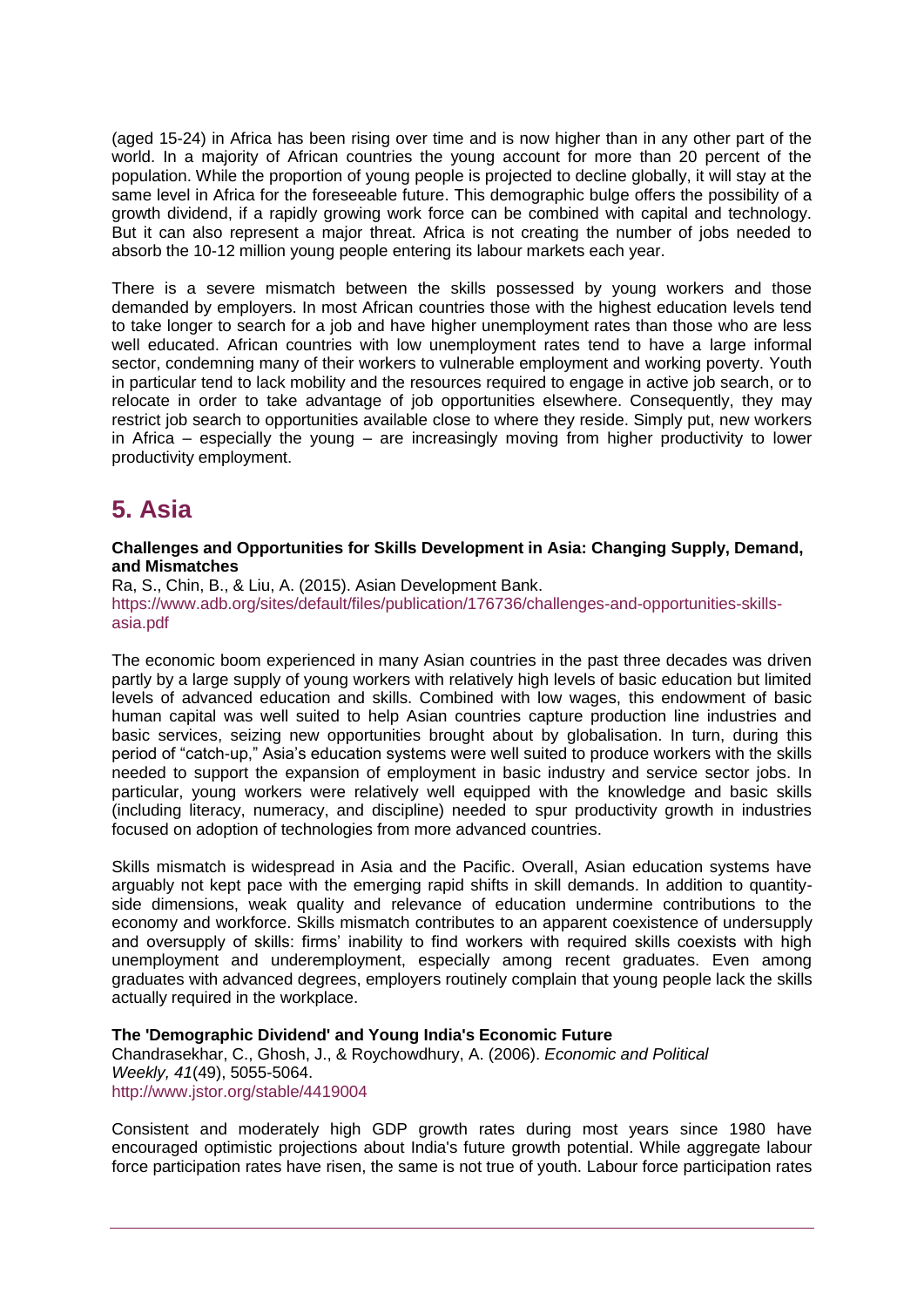have fallen quite substantially for male rural youth, and not increased for young women in rural areas either. In urban areas, there is a slight recovery of labour force participation rates from the low levels of 1999-2000 but only for young women in the age group 20-24 years is there evidence of any real increase. Youth unemployment was substantially higher than unemployment across the entire working age population, and also increased across all categories of young people – men or women, rural or urban. India is and for some time will remain one of the youngest countries in the world. A third of India's population was below 15 years of age in 2000 and close to 20 per cent were young people in the 15-24 age group. In 2020, the average Indian will be only 29 years old, compared with the average age of 37 years in China and the US, 45 in west Europe and 48 in Japan. Although India's economy has grown, the window of opportunity offered by a population bulge has not opened.

It is often held that the rapid growth of modern IT-driven services in India offers an opportunity to exploit the demographic dividend. However, the total IT industry employs only slightly more than one million workers, out of an estimated total workforce in India of more than 415 million, and urban workforce of around 110 million. Total employment in this sector is far short of even the annual increment in the youth workforce. This mismatch between the sector's contribution to GDP and its contribution to employment does suggest that, despite its high growth, this sector can make only a marginal difference to employment, even of the more educated groups in urban areas. Therefore, the expectation that the demographic dividend would itself trigger processes that would help exploit its benefits does not seem to be warranted in the Indian case. While the labour force is indeed expanding, the task of absorbing an increasingly youthful workforce has been postponed rather than undertaken.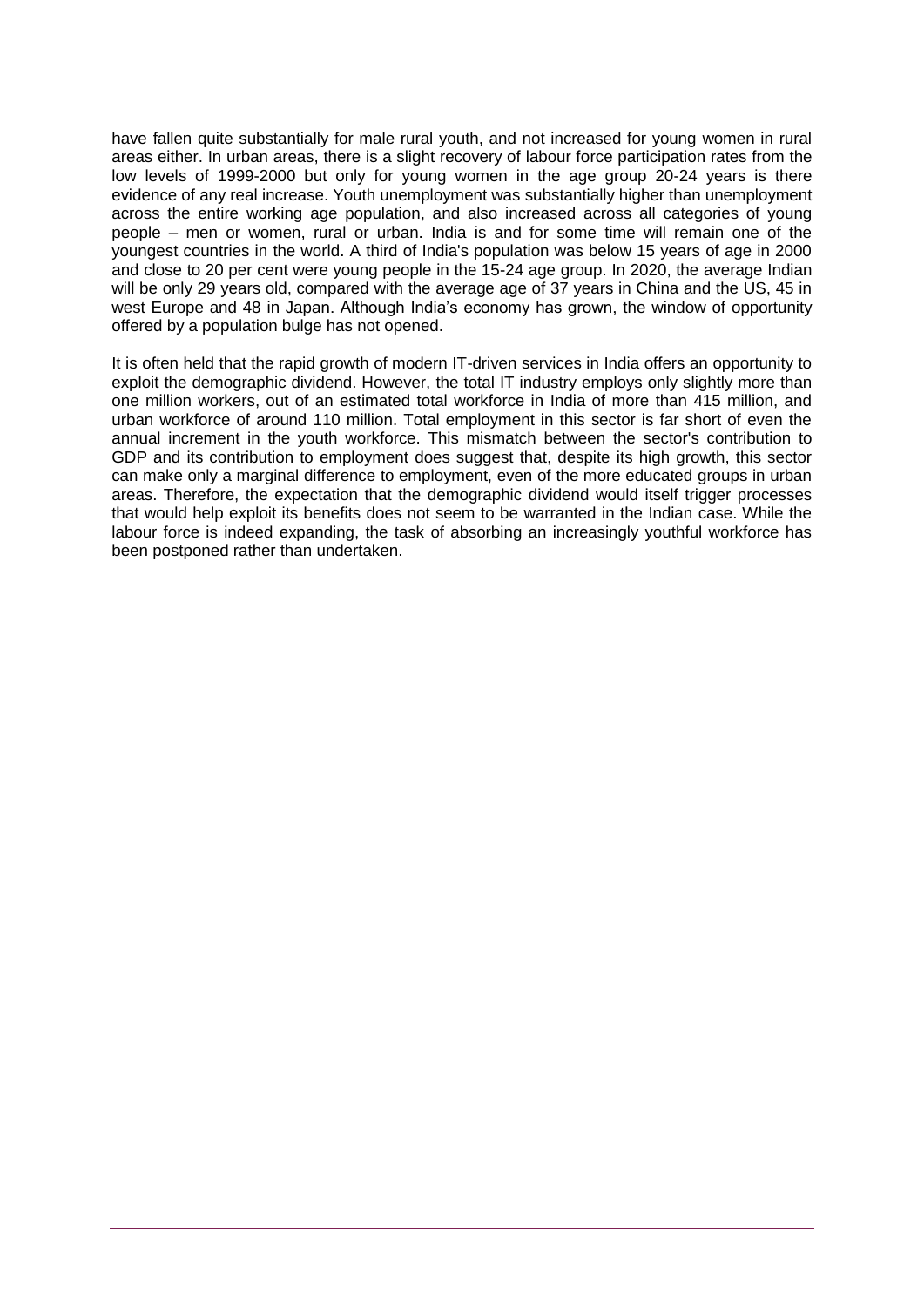# **6. Evidence summary table**

<span id="page-10-0"></span>

| <b>Reference</b>                                                                                                                                                                                                                                                                                                                    | <b>Region/</b><br><b>Country/</b><br><b>City</b> | <b>Method</b>                        | <b>Quality</b><br>(H, M, L) | Independent<br>variables<br>('features')                                                                | <b>Impact on primary</b><br>outcomes (productivity,<br>employment, salaries)                              |
|-------------------------------------------------------------------------------------------------------------------------------------------------------------------------------------------------------------------------------------------------------------------------------------------------------------------------------------|--------------------------------------------------|--------------------------------------|-----------------------------|---------------------------------------------------------------------------------------------------------|-----------------------------------------------------------------------------------------------------------|
| <b>Industrial Development Report 2013.</b><br><b>Sustaining Employment Growth: The</b><br><b>Role of Manufacturing and Structural</b><br>Change<br>UNIDO (2013). United Nations Industrial<br>Development Organization.<br>http://www.unido.org/fileadmin/user_media/<br>Research_and_Statistics/UNIDO_IDR_201<br>3_main_report.pdf | Global                                           | Review,<br>synthesis,<br>interviews  | M                           | Changes to industrial<br>manufacturing<br>sectors                                                       | Need for higher skills.                                                                                   |
| <b>Urbanization and the Employment</b><br><b>Opportunities of Youth in Developing</b><br><b>Countries.</b><br>Grant, U. (2012). Background paper<br>prepared for EFA Global Monitoring Report.<br>http://unesdoc.unesco.org/images/0021/002<br>178/217879E.pdf                                                                      | <b>LMICs</b>                                     | Review                               |                             | Private sector;<br>exports; TVET;<br>manufacturing;<br>agroprocessing;<br>natural resources;<br>tourism | Need for higher skills.                                                                                   |
| 2014 African Transformation Report.<br><b>Growth with Depth</b><br>African Center for Economic Transformation<br>(2014) African Center for Economic<br>Transformation.<br>http://africantransformation.org/wp-<br>content/uploads/2014/02/2014-african-<br>transformation-report.pdf                                                | Sub-<br>Saharan<br>Africa                        | Reviews,<br>synthesis,<br>interviews | M                           | Economic<br>transformation                                                                              | Youth do not have necessary<br>skills for modern sector wage<br>jobs. Emphasis on improving<br>education. |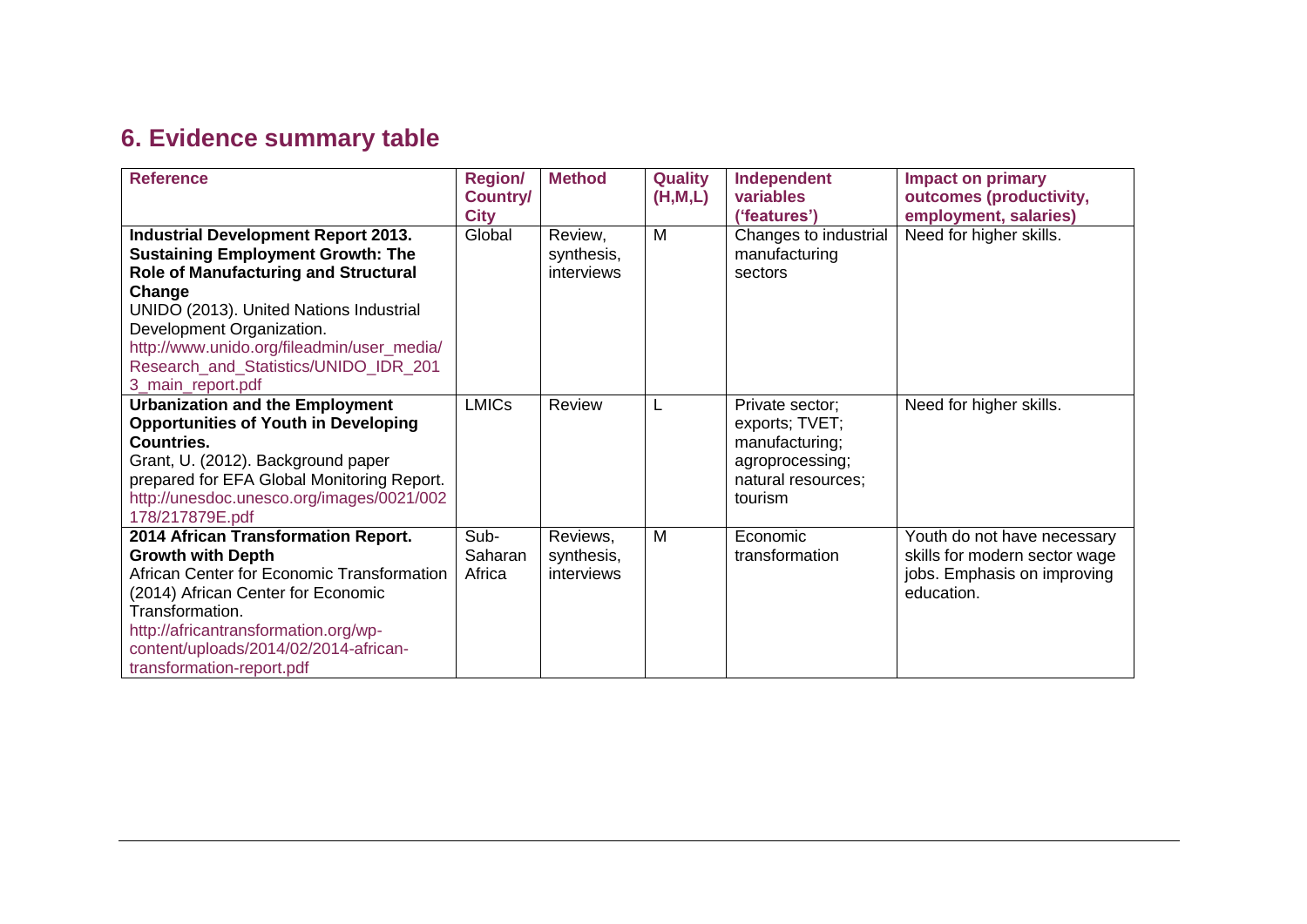| Youth Employment in Sub-Saharan<br>Africa.<br>Filmer, D. and Fox, L. (2014). Africa<br>Development Forum; Washington, DC:<br>World Bank and Agence Française de<br>Développement.<br>https://openknowledge.worldbank.org/handl<br>e/10986/16608                | Sub-<br>Saharan<br>Africa | Reviews,<br>synthesis,<br>interviews     | M | Smallholder farmers;<br>non-farm household<br>enterprises; modern<br>sector wage jobs;<br>youth skills                                                                                         | Youth do not have necessary<br>skills for modern sector wage<br>jobs. Emphasis on improving<br>basic education.                                                                                                                                                                                                                                                                                                                                                                                                                   |
|----------------------------------------------------------------------------------------------------------------------------------------------------------------------------------------------------------------------------------------------------------------|---------------------------|------------------------------------------|---|------------------------------------------------------------------------------------------------------------------------------------------------------------------------------------------------|-----------------------------------------------------------------------------------------------------------------------------------------------------------------------------------------------------------------------------------------------------------------------------------------------------------------------------------------------------------------------------------------------------------------------------------------------------------------------------------------------------------------------------------|
| <b>Characteristics and macroeconomic</b><br>determinants of youth employment in<br>Africa.<br>Anyanwu, J. C. (2013). African<br>Development Review, 25(2), 107-129.<br>http://onlinelibrary.wiley.com/doi/10.1111/j.1<br>467-8268.2013.12019.x/full            | Africa                    | Econometri<br>c modelling                | H | Domestic investment<br>rate, government<br>consumption<br>expenditure relative<br>to GDP, the inflation<br>rate (percentage<br>change in CPI), real<br>per capita GDP, and<br>real GDP growth. | Each variable has a different<br>impact on youth employment.<br>Positively associated with<br>youth employment: national<br>domestic investment rate; real<br>GDP growth; credit and<br>access to finance; education;<br>proportion of youth in total<br>population; institutionalised<br>democracy.<br>Negatively associated with<br>youth employment:<br>government consumption<br>expenditures; level of real<br>GDP per capita; foreign direct<br>investment; trade openness<br>(exports, especially oil);<br>infrastructure. |
| <b>Urbanization and the Employment</b><br><b>Opportunities of Youth in Developing</b><br><b>Countries.</b><br>Grant, U. (2012). Background paper<br>prepared for EFA Global Monitoring Report.<br>http://unesdoc.unesco.org/images/0021/002<br>178/217879E.pdf | Global                    | Review,<br>synthesis,<br>case<br>studies | M | Urbanisation                                                                                                                                                                                   | Urbanisation mostly pushes<br>youth into informal insecure<br>work. However, this develops<br>entrepreneurial skills, which<br>might be used to drive<br>economic growth.                                                                                                                                                                                                                                                                                                                                                         |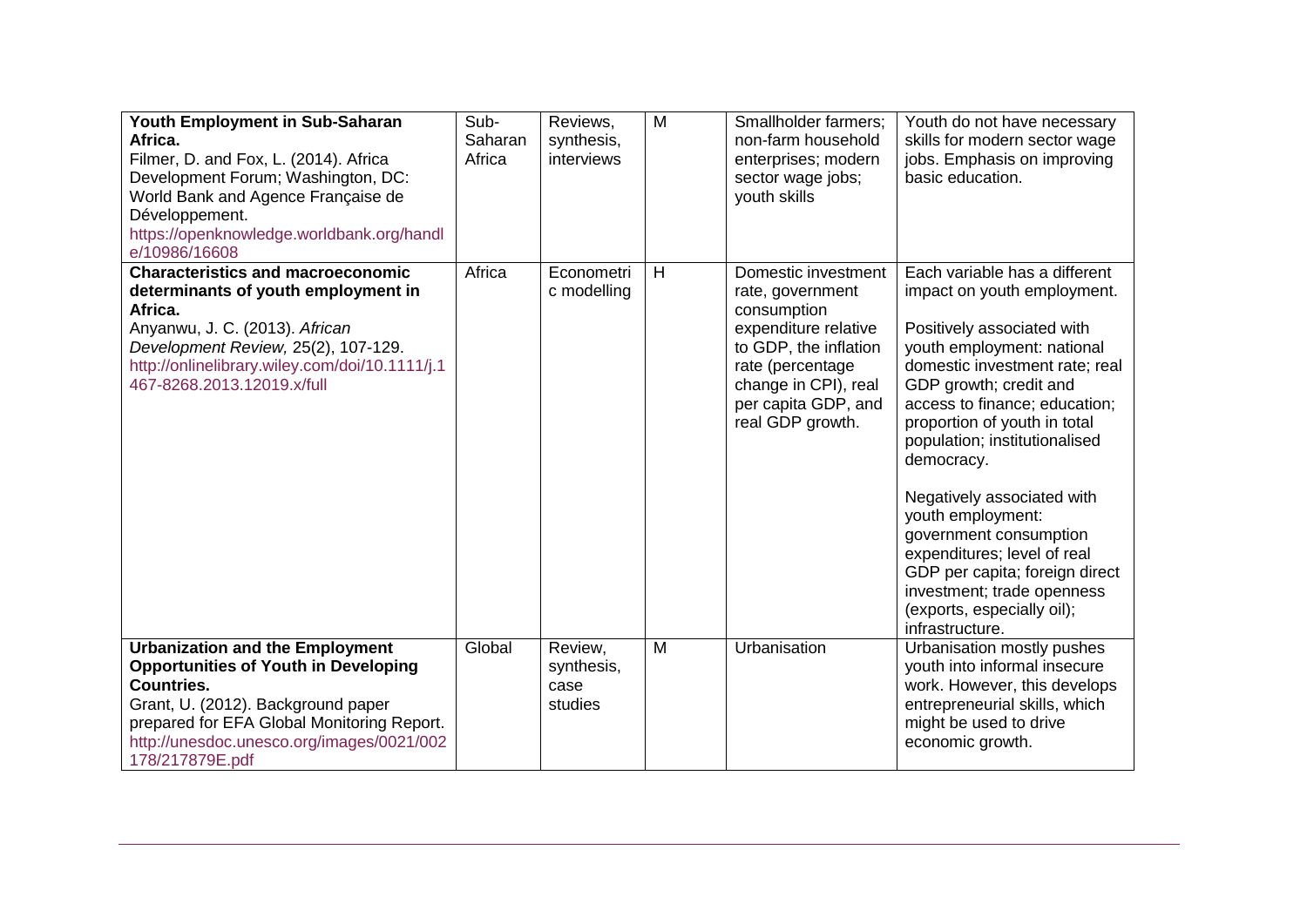| <b>Challenges and Opportunities for Skills</b><br>Development in Asia: Changing Supply,<br>Demand, and Mismatches.<br>Ra, S., Chin, B., & Liu, A. (2015). Asian<br>Development Bank.<br>https://www.adb.org/sites/default/files/public<br>ation/176736/challenges-and-opportunities-<br>skills-asia.pdf | Asia-<br>Pacific | Review,<br>synthesis      | M | Skills development                                                        | Young people will only benefit<br>if they have the right skills.<br>Widening skills mismatch -<br>graduates do not have the<br>necessary workplace skills.                                                  |
|---------------------------------------------------------------------------------------------------------------------------------------------------------------------------------------------------------------------------------------------------------------------------------------------------------|------------------|---------------------------|---|---------------------------------------------------------------------------|-------------------------------------------------------------------------------------------------------------------------------------------------------------------------------------------------------------|
| <b>Education in a changing world:</b><br>flexibility, skills, and employability.<br>Wang, Y. (2012). Washington, DC: World<br>Bank.<br>http://documents.worldbank.org/curated/en/<br>517491469672142098/Education-in-a-<br>changing-world-flexibility-skills-and-<br>employability                      | Global           | Review                    | L | Skills development<br>and educational<br>reform                           | Education systems are not<br>delivering employable skills.                                                                                                                                                  |
| Youth, Jobs, and Structural Change:<br><b>Confronting Africa's "Employment</b><br>Problem".<br>Page, J. (2012). Working Paper Series N°<br>155 African Development Bank, Tunis,<br>Tunisia.<br>http://www.ilo.org/public/libdoc/igo/2012/478<br>343.pdf                                                 | Africa           | Review,<br>synthesis      | L | Industrialisation,<br>transformation to<br>higher productivity<br>sectors | Africa is not transforming to<br>higher productivity. Youth are<br>employed in the informal<br>sector/vulnerable<br>employment. Demographic<br>dividend will not be realised<br>unless economies transform. |
| The 'Demographic Dividend' and Young<br><b>India's Economic Future.</b><br>Chandrasekhar, C., Ghosh, J., &<br>Roychowdhury, A. (2006). Economic and<br>Political Weekly, 41(49), 5055-5064.<br>http://www.jstor.org/stable/4419004                                                                      | India            | Synthesis                 | L | Demographic<br>dividend                                                   | While India's economy and<br>employment has grown, this<br>has not particularly benefited<br>youth. Youth continue to have<br>higher rates of unemployment<br>than adults, and a skills<br>mismatch.        |
| Age structure and productivity growth<br>Sevilla, J. (2007). Institute for Future<br><b>Studies</b><br>http://docplayer.net/1474558-Age-structure-<br>and-productivity-growth.html                                                                                                                      | <b>LMICs</b>     | Econometri<br>c modelling | H | Productivity and age                                                      | Productivity increases when<br>members of a youth bulge<br>become adult and enter the<br>workforce                                                                                                          |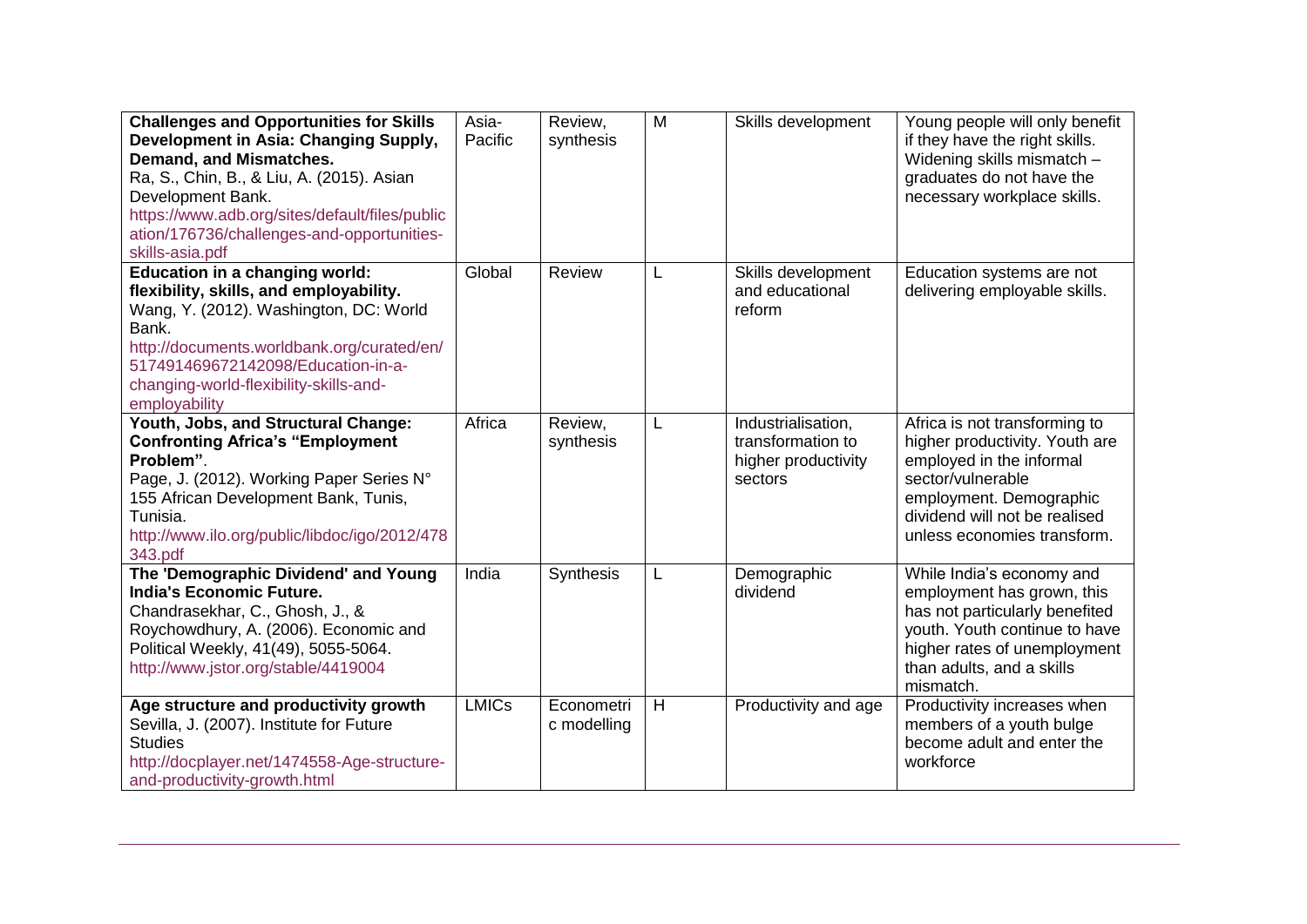| Global demographic change:                    | Global      | Econometri  | H              | Economic growth | The demographic transition    |
|-----------------------------------------------|-------------|-------------|----------------|-----------------|-------------------------------|
| Dimensions and economic significance          |             | c modelling |                | and age         | can bring economic growth if  |
| Bloom, D. E., & Canning, D. (2004). (No.      |             |             |                |                 | the policies and institutions |
| w10817). National Bureau of Economic          |             |             |                |                 | are 'right'.                  |
| Research.                                     |             |             |                |                 |                               |
| http://www.nber.org/papers/w10817             |             |             |                |                 |                               |
| The Least Developed Countries Report          | <b>LDCs</b> | Review,     | M              | Demographic     | Growth has not resulted in a  |
| 2013. Growth with employment for              |             | econometri  |                | dividend        | demographic dividend. Youth   |
| inclusive and sustainable development.        |             | c modelling |                |                 | unemployment is high.         |
| UNCTAD (2013). UNITED NATIONS                 |             |             |                |                 |                               |
| CONFERENCE ON TRADE AND                       |             |             |                |                 |                               |
| DEVELOPMENT.                                  |             |             |                |                 |                               |
| http://unctad.org/en/PublicationsLibrary/Idc2 |             |             |                |                 |                               |
| 013_en.pdf                                    |             |             |                |                 |                               |
| Fiscal policy and the youth labour            | Europe      | Econometri  | H              | Youth           | In order to reduce youth      |
| market                                        |             | c modelling |                | unemployment    | unemployment and increase     |
| Ebell, M., & O'Higgins, N. (2015).            |             |             |                |                 | youth employment,             |
| EMPLOYMENT Working Paper No. 200.             |             |             |                |                 | governments should increase   |
| International Labour Organization.            |             |             |                |                 | expenditure and reduce        |
| http://www.ilo.org/employment/Whatwedo/P      |             |             |                |                 | taxation during recessions,   |
| ublications/working-                          |             |             |                |                 | whilst doing the opposite in  |
| papers/WCMS_466541/lang--en/index.htm         |             |             |                |                 | when the economy is           |
|                                               |             |             |                |                 | expanding.                    |
| What are the effects of job polarization      | Global      | Econometri  | $\overline{H}$ | Trade openness  | Trade openness employs        |
| on skills distribution of young workers       |             | c modelling |                |                 | more middle-skilled workers,  |
| in developing countries?                      |             |             |                |                 | which may include more        |
| Gemmel, P. (2016). Technical Brief No.7.      |             |             |                |                 | young people.                 |
| <b>ILO</b>                                    |             |             |                |                 |                               |
| http://www.ilo.org/wcmsp5/groups/public/---   |             |             |                |                 |                               |
| ed_emp/documents/publication/wcms_5346        |             |             |                |                 |                               |
| 35.pdf                                        |             |             |                |                 |                               |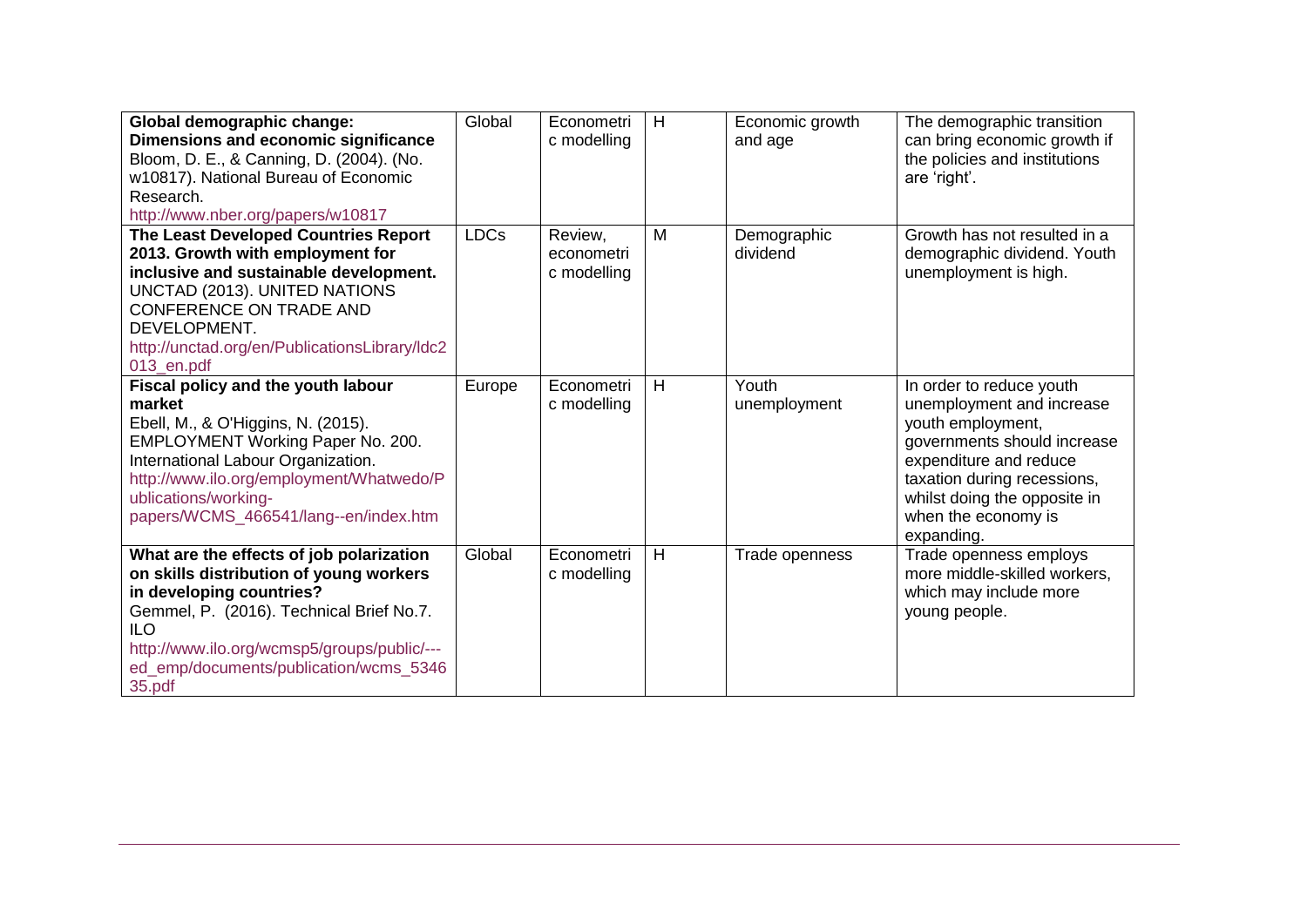## <span id="page-14-0"></span>**7. Methodology**

Literature was searched using keywords in Google and Google Scholar. Search strings included the terms "economic transformation" productivity youth; productivity youth employment; youth skills productivity; youth "comparative advantage"; youth skills "comparative advantage"; youth opportunity industrialising; youth demographic bulge; demographic dividend youth.

This produced an initial list of literature, from which further resources were identified through snowballing the reference lists and citations.

Hand-searches were conducted of the following websites: ILO, GSDRC, EPS PEAKS.

<span id="page-14-1"></span>Experts were also consulted for their comments and recommendations for literature.

### **8. Further resources**

#### **World employment and social outlook: trends 2016.**

Horne, R., Khatiwada, S., & Kuhn, S. (2016). ILO. [http://www.ilo.org/global/research/global](http://www.ilo.org/global/research/global-reports/weso/2016/lang--en/index.htm)[reports/weso/2016/lang--en/index.htm](http://www.ilo.org/global/research/global-reports/weso/2016/lang--en/index.htm)

**Skills Development for Inclusive and Sustainable Growth in Developing Asia-Pacific** Maclean, R., Jagannathan, Sh., and Sarvi, J. (editors). (2013). Asian Development Bank. [https://www.adb.org/sites/default/files/publication/30071/skills-development-inclusive-growth](https://www.adb.org/sites/default/files/publication/30071/skills-development-inclusive-growth-asia-pacific.pdf)[asia-pacific.pdf](https://www.adb.org/sites/default/files/publication/30071/skills-development-inclusive-growth-asia-pacific.pdf)

#### **Exploring the links between skills and productivity: final report.**

Gambin, L., Green, A. E., & Hogarth, T. (2009). Warwick Institute for Employment Research. [https://www2.warwick.ac.uk/fac/soc/ier/publications/2009/gambin\\_et\\_al\\_2009\\_skills.pdf](https://www2.warwick.ac.uk/fac/soc/ier/publications/2009/gambin_et_al_2009_skills.pdf)

**Productivity, Investment in Human Capital and the Challenge of Youth Employment.** Fashoyin, T., & Tiraboschi, M. (editors) (2011). Cambridge Scholars Publishing [http://www.cambridgescholars.com/productivity-investment-in-human-capital-and-the-challenge](http://www.cambridgescholars.com/productivity-investment-in-human-capital-and-the-challenge-of-youth-employment-15)[of-youth-employment-15](http://www.cambridgescholars.com/productivity-investment-in-human-capital-and-the-challenge-of-youth-employment-15)

#### **The demographic dividend: A new perspective on the economic consequences of population change.**

Bloom, D., Canning, D., & Sevilla, J. (2003). Rand Corporation. <https://books.google.co.uk/books?isbn=0833033735>

#### **Acknowledgements**

We thank the following experts who voluntarily provided suggestions for relevant literature or other advice to the author to support the preparation of this report. The content of the report is the sole responsibility of the author and does not necessarily reflect the opinions of any of the experts consulted.

- John C. Anyanwu, African Development Bank
- Victoria Strokova, World Bank
- Deon Filmer, World Bank
- Ekkehard Ernst, ILO
- Niall O'Higgins, University of Salerno